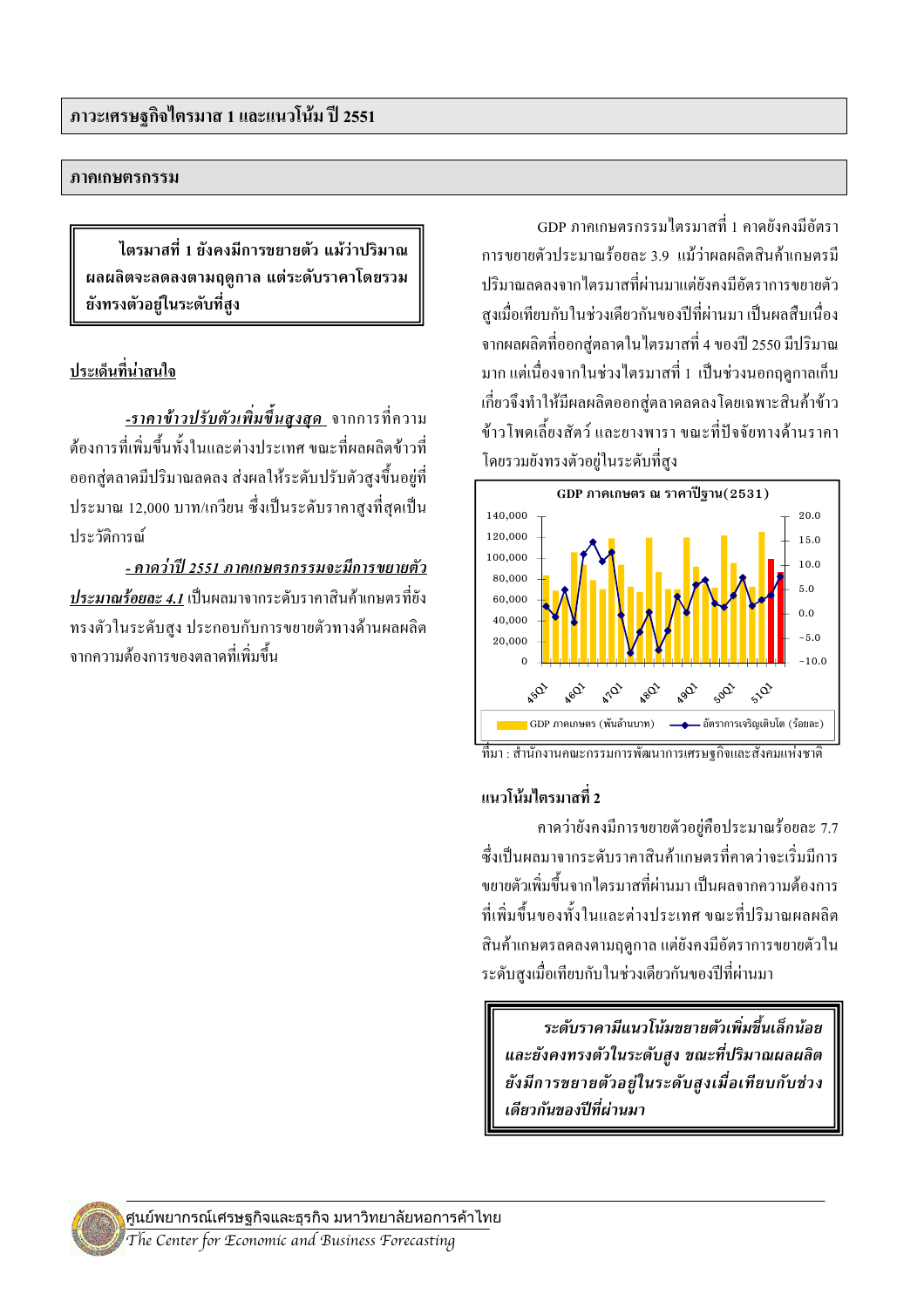# ทิศทางแนวโน้มของสินค้าเกษตรที่สำคัญ

| สินค้า      | 2550  |       | 2551  |       | ทิศทาง    |
|-------------|-------|-------|-------|-------|-----------|
|             | Q1    | Q2    | Q1    | Q2(F) |           |
| ข้าว (นาปี) | 29.9  | 4.7   | 35.3  | 5.0   | $\ddot{}$ |
| อ้อย        | 448.3 | 41.2  | 496.5 | 36.3  |           |
| ข้าวโพด     | 9.2   | 1.7   | 21.9  | 3.3   | $\ddot{}$ |
| มันสำปะหลัง | 256.6 | 58.8  | 275.0 | 61.1  | $\ddot{}$ |
| ปาล์มน้ำมัน | 180.4 | 177.6 | 237.6 | 307.9 | $\ddot{}$ |
| ถั่วเหลือง  | 103.1 | 118.9 | 134.3 | 160.0 | $\ddot{}$ |
| ยางพารา     | 127.2 | 108.3 | 134.3 | 103.7 |           |
| สุกร        | 139.6 | 134.6 | 145.2 | 138.2 | $\ddot{}$ |
| ไก่         | 99.7  | 104.7 | 108.3 | 110.8 | $\ddot{}$ |
| ไข่ไก่      | 119.5 | 112.4 | 124.6 | 123.8 | $\ddot{}$ |

#### ด้านผลผลิต

ที่มา : สำนักงานเศรษฐกิจการเกษตร กระรวงเกษตรและสหกรณ์

#### ด้านราคา

| สินค้า      | 2550  |                | 2551  |       | ทิศทาง          |
|-------------|-------|----------------|-------|-------|-----------------|
|             | Q1    | Q <sub>2</sub> | Q1    | Q2(F) |                 |
| ข้าว (นาปี) | 137.0 | 135.1          | 151.9 | 147.7 | $\! + \!\!\!\!$ |
| ข้าวโพด     | 172.9 | 171.5          | 192.0 | 204.4 | $+$             |
| อ้อย        | 147.5 | 137.0          | 127.4 | 118.7 |                 |
| มันสำปะหลัง | 191.8 | 208.2          | 343.1 | 320.4 | $^{+}$          |
| ปาล์มน้ำมัน | 182.1 | 232.1          | 336.0 | 338.8 | $\! + \!\!\!\!$ |
| ถั่วเหลือง  | 119.7 | 110.1          | 176.7 | 168.0 | $+$             |
| ยางพารา     | 315.1 | 333.5          | 372.1 | 419.9 | $\! + \!\!\!\!$ |
| สุกร        | 99.3  | 109.5          | 151.9 | 159.5 | $^{+}$          |
| ไก่         | 114.9 | 124.3          | 138.2 | 142.7 | $^{+}$          |
| ไข่ไก่      | 137.6 | 140.1          | 151.3 | 153.3 | $\! + \!\!\!\!$ |

ีที่มา : สำนักงานเศรษฐกิจการเกษตร กระรวงเกษตรและสหกรณ์

ดัชนีผลผลิต หมวดเกษตรกรรม (ร้อยละ)





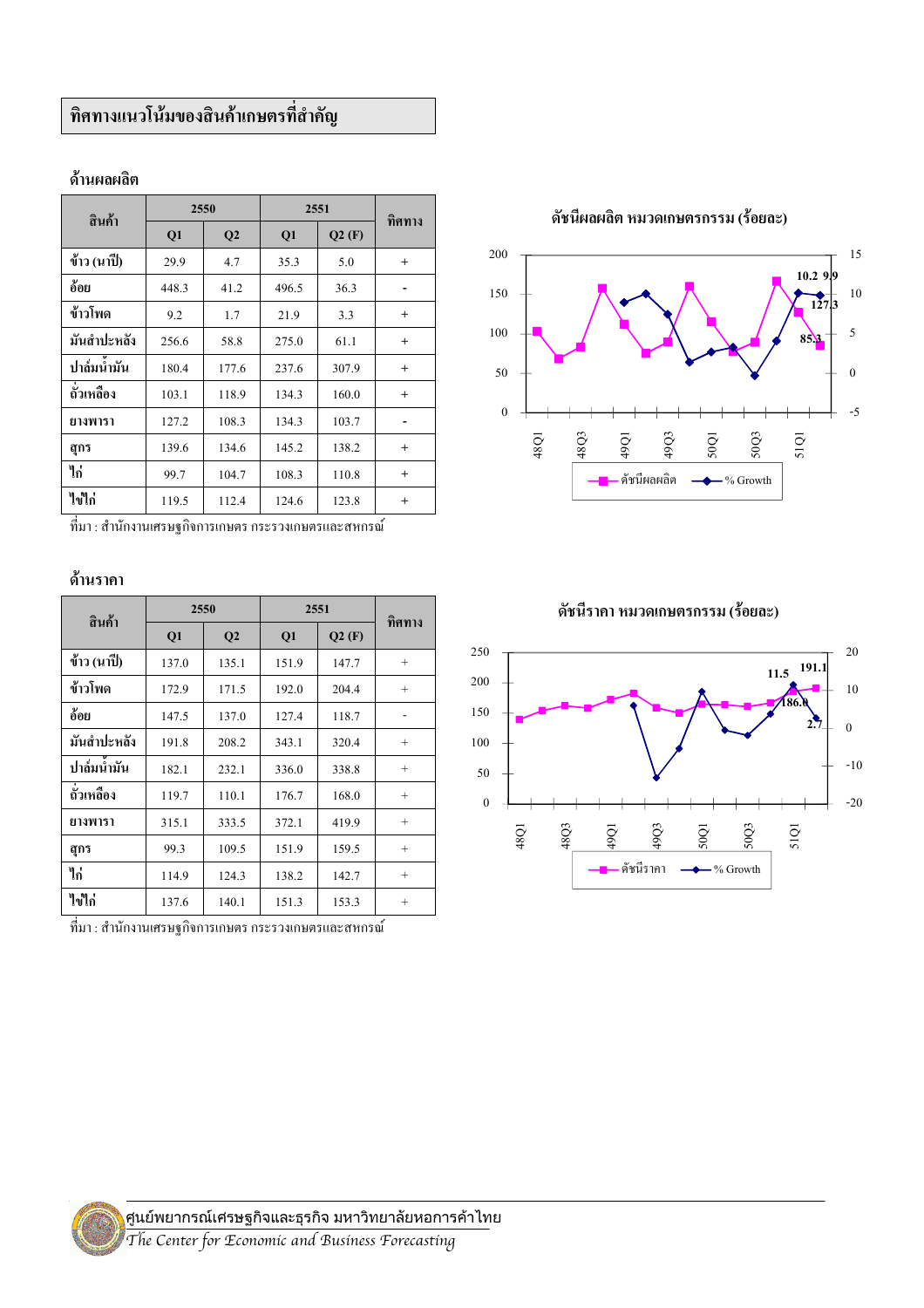ไตรมาสที่ 1 ยังสามารถขยายตัวในระดับที่ดี แม้การบริโภคภายในประเทศจะอยู่ในระดับที่ ้ค่อนข้างทรงตัวเนื่องจากภาวะเศรษฐกิจ แต่การ ส่งออกสินค้าภาคอุตสาหกรรมยังขยายตัวได้ใน ระดับสูงต่อเนื่อง

## <u>ปัจจัยเกื้อหนุน</u>

- ยอดคำสั่งซื้อต่างประเทศยังอยู่ในระดับที่ดี ส่งผล ให้อุตสาหกรรมไทยซึ่งพึ่งพาการส่งออกในระดับสูงสามารถ <u> ขยายตัวได้อย่างต่อเนื่อง</u>

#### ปัจจัยบั่นทอน

- ความเชื่อมั่นด้านการบริโภคอยู่ในระดับต่ำ ผู้บริโภคมีความระมัดระวังด้านการจับจ่ายใช้สอย ค่อบข้างมาก

- ค่าเงินบาทที่แข็งค่าขึ้นอย่างต่อเนื่องส่งผลให้ สินค้าส่งออกของไทยส่งออกได้ลำบากมากขึ้น

- ราคาน้ำมันมีการปรับตัวเพิ่มขึ้นอย่างต่อเนื่อง ส่งผลกระทบต่อต้นทุนการผลิตภาคอุตสาหกรรมที่ปรับตัว เพิ่มขึ้น



ไตรมาสที่ 2 ภาคอุตสาหกรรมน่าจะขยายตัว ได้ในระดับที่ใกล้เคียงกับการขยายตัวในไตรมาสที่ 1 เนื่องมาจาก เนื่องจากการบริโภคในไตรมาส 2 ที่จะ ยังคงอยู่ในระดับที่ทรงตัว หรือปรับตัวในทิศทางที่ดี ขึ้นไม่มากนักจากการดำเนินมาตรการกระตุ้น เศรษฐกิจของภาครัฐ ในขณะที่ค่าเงินบาทที่แข็งค่าขึ้น และราคาน้ำมันที่ปรับตัวเพิ่มขึ้นอย่างต่อเนื่องจะเป็น ปัจจัยลบที่สำคัญของผ้ประกอบการอตสาหกรรมใน ไตรมาสนี้

GDP ภาคอุตสาหกรรมในไตรมาสที่ 1 จะสามารถ *ขยายตัวเพิ่มขึ้นร้อยละ 5.4* เช่นเดียวกันค่าดัชนีผลผลิต อุตสาหกรรม (MPI) เฉลี่ยในไตรมาสที่ 1 ที่คาดว่าจะอยู่ที่ ระดับ 198.2 ปรับตัวเพิ่มสูงขึ้นร้อยละ 12.0 เมื่อเทียบกับ ในช่วงเดียวกันของปีที่ผ่านมา และในส่วนของการใช้กำลังการ ผลิต (Capacity Utilization) ภาคอุตสาหกรรมเฉลี่ยในช่วงไตร มาสที่ 1 คาดว่าจะอยู่ที่ระดับ 75.5 อยู่ในระดับที่สูงกว่าการใช้ กำลังการผลิตในช่วงเดียวกันของปีที่ผ่านมาที่อยู่ที่ระดับ 74.6 และอย่ในระดับที่สงกว่าการใช้กำลังการผลิตในไตรมาสที่ 4 ของปีที่ผ่านมาที่อย่ที่ระดับ 76.3



## ีแนวโน้มไตรมาสที่ 2

สำหรับ GDP ภาคอุตสาหกรรมไตรมาสที่ 2 คาดว่าจะ ขยายตัวได้ในระดับที่ใกล้เคียงและต่อเนื่องจากช่วงไตรมาสที่ 1 โดยคาดว่าจะขยายตัวประมาณร้อยละ 5.0-5.5 สืบเนื่องจาก ี ความต้องการสินค้าภายในประเทศในไตรมาสที่ 2 น่าจะอย่ใน ระดับที่ทรงตัวหรืออาจจะปรับตัวเพิ่มขึ้นได้บ้างเนื่องจากการที่ รัฐบาลมีการดำเนินมาตรการในการกระตุ้นเศรษฐกิจของ ี ประเทศในรูปแบบต่าง ๆ เพิ่มมากขึ้น น่าจะส่งผลให้การบริโภค ในช่วงดังกล่าวปรับตัวเพิ่มขึ้นได้บ้าง ในขณะที่ระดับราคาน้ำมัน ในตลาดโลกที่ปรับตัวในทิศทางที่เพิ่มขึ้นอย่างต่อเนื่องยังคงเป็น ปัจจัยลบที่ส่งผลกระทบต่อต้นทนการประกอบการของ ผู้ประกอบการอย่างต่อเนื่องในไตรมาสนี้

| ้อตสาหกรรม | MPI |  |
|------------|-----|--|
|------------|-----|--|

Capacity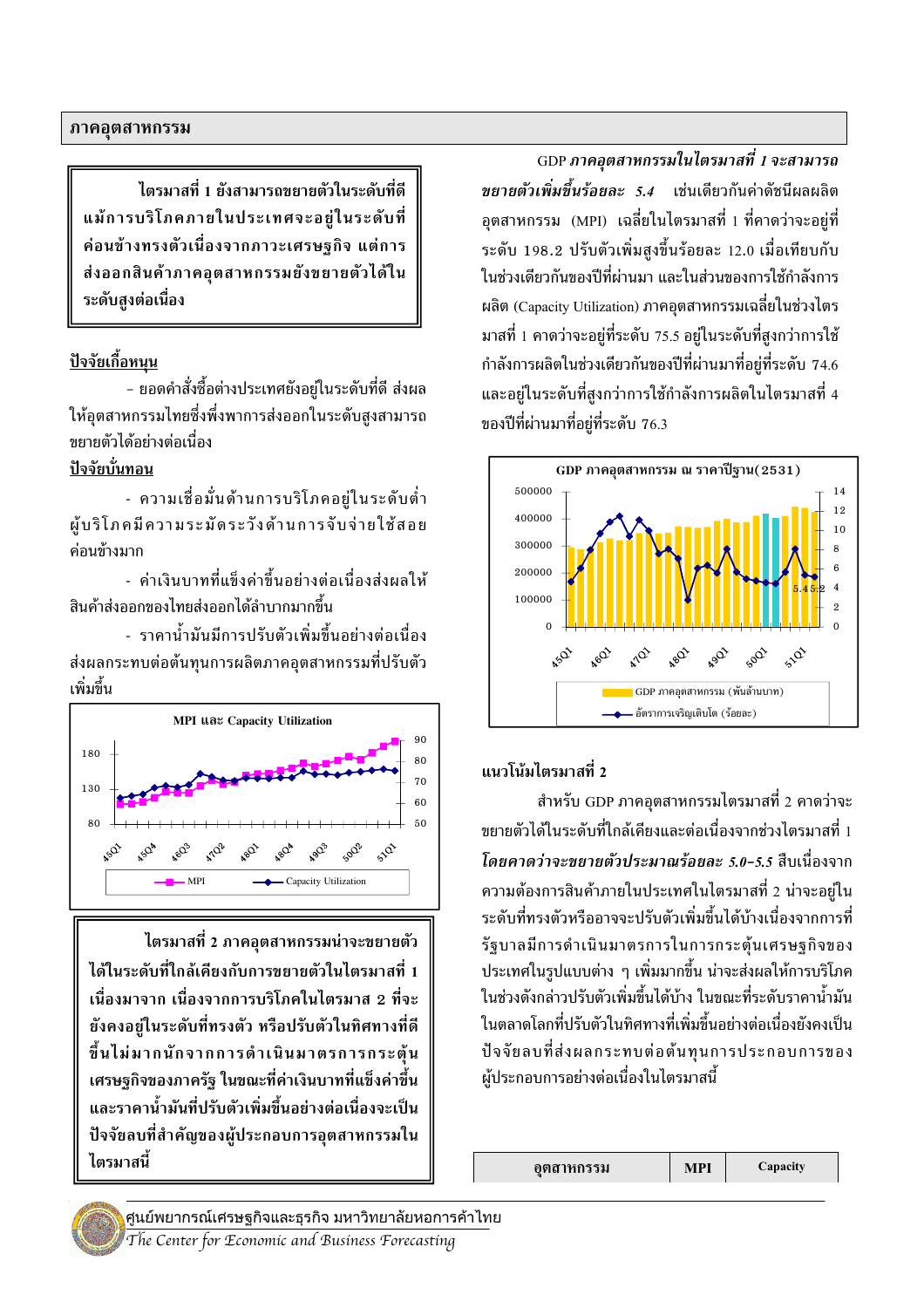|                                    |          | <b>Utilization</b> |
|------------------------------------|----------|--------------------|
|                                    | $\%$ yoy | $\Delta$ yoy       |
| <u>อุตส</u> าหกรรมเด่น             |          |                    |
| อุตสาหกรรมชิ้นส่วนอิเล็กทรอนิกส์   | 33.79    | 11.4               |
| อุตสาหกรรมยานยนต์และอุปกรณ์        | 27.80    | 9.0                |
| อุตสาหกรรมเครื่องใช้ไฟฟ้า          | 23.89    | 3.6                |
| อุตสาหกรรมยาสูบ                    | 17.98    | 8.8                |
| อุตสาหกรรมยางและผลิตภัณฑ์ยาง       | 9.99     | 6.6                |
| อุตสาหกรรมที่ต้องเฝ้าระวัง         |          |                    |
| อุตสาหกรรมเครื่องหนัง              | $-65.61$ | $-43.2$            |
| อุตสาหกรรมเฟอร์นิเจอร์             | $-42.76$ | $-22.6$            |
| อุตสาหกรรมผลิตภัณฑ์ทำความ<br>สะอาค | $-9.21$  | $-6.5$             |
| อุตสาหกรรมวัสดุก่อสร้าง            | $-4.07$  | $-1.4$             |

ที่มา : จากการคำนวณ

้อุตสาหกรรมอิเล็กทรอนิกส์ และอุตสาหกรรม ยานยนต์และอุปกรณ์ถือเป็นอุตสาหกรรมหลักในการ สร้างความเติบโตของภาคอุตสาหกรรมในช่วงไตรมาส แรกของปี เนื่องจากความต้องการสินค้าในกลุ่มนี้ยังคง ้มีอย่างต่อเนื่องทั้งความต้องการภายในประเทศ และ ึการขยายตัวของการส่งออกที่อยู่ในระดับสูง ในขณะที่ ้อุตสาหกรรมเครื่องหนัง และอุตสาหกรรมเฟอร์นิเจอร์ ได้รับผลกระทบจากภาวะเศรษจกิจที่ชะลอ และการ แข่งขันที่รุนแรงจากสินค้าราคาถูกจากต่างประเทศ

# ้อุตสาหกรรมที่มีแนวโน้มดี และอุตสาหกรรมที่ต้องเฝ้าระวัง ใบไตรมาสที่ 1

ในการพิจารณาอตสาหกรรมที่มีทิศทางการปรับตัว ้ของค่าดัชนีในด้านต่าง ๆ ในระดับที่ค่อนข้างดี และแย่นั้นในที่นี้ จะพิจารณาจากดัชนีผลผลิตอุตสาหกรรม การใช้กำลังการผลิต ี ภายในอุตสาหกรรมเป็นหลัก โดย*อุตสาหกรรมที่คาดว่าจะมี* ี *แนวโน้มดีในช่วงไตรมาสที่ 1* ประกอบด้วย อุตสาหกรรม ชิ้นส่วนอิเล็กทรอนิกส์ อุตสาหกรรมยานยนต์และอุปกรณ์ ้อุตสาหกรรมเครื่องใช้ไฟฟ้า และอุตสาหกรรมยางและ ผลิตภัณฑ์ยาง โดยการขยายตัวของภาคอุตสาหกรรมในช่วง ไตร ้ มาสแรกของปีได้รับผลดีจากการส่งออกที่ขยายตัวอยู่ในระดับสูง ซึ่งกล่าวได้ว่าในช่วงไตรมาสแรกของปีนี้ โดยอุตสาหกรรม อิเล็กทรอนิกส์ และอุตสาหกรรมยานยนต์และอุปกรณ์ถือเป็น กลุ่มที่สร้างความเติบโตให้แก่ภาคอุตสาหกรรมในระดับสูง ้เนื่องจากยังคงความต้องการสินค้าในกลุ่มนี้จากต่างประเทศเข้า ้มาอย่างต่อเนื่องทั้งในส่วนของเครื่องคอมพิวเตอร์อุปกรณ์และ ้ส่วนประกอบ เครื่องปรับอากาศและส่วนประกอบ และเครื่องรับ วิทยโทรทัศน์และส่วนประกอบ รวมถึงอตสาหกรรมยานยนต์ และอุปกรณ์ที่การขยายตัวของการส่งออกในช่วงไตรมาสแรก ขยายตัวในระดับสูงเมื่อเทียบกับปีก่อน

ในขณะที่อุตสาหกรรมที่ต้องเฝ้าระวังในไตรมาสที่ 1 ี ประกอบด้วยอุตสาหกรรมเครื่องหนัง อุตสาหกรรมเฟอร์นิเจอร์ อุตสาหกรรมผลิตภัณฑ์ทำความสะอาด และอุตสาหกรรมวัสดุ ้ก่อสร้าง โดยเฉพาะอย่างอตสาหกรรมเครื่องหนังและ ้เฟอร์นิเจอร์ที่ค่าดัชนีผลผลิตอุตสาหกรรม และการใช้กำลังการ ผลิตลดลงในระดับสูง เนื่องจากตลาดในประเทศชะลอตัวตาม ภาวะเศรษฐกิจ รวมถึงผู้ประกอบการจะต้องเผชิญกับการ แข่งขันของสินค้าราคาถูกจากต่างประเทศทั้งการตลาดใน ประเทศ และตลาดส่งออก ในขณะที่อุตสาหกรรมวัสดุก่อสร้าง ชะลอตัวลงตามภาวะภาคอสังหาริมทรัพย์ที่ชะลอตัวอลงในช่วงนี้

ไตรมาสที่ 1 การส่งออกยังคงขยายตัวในระดับ ที่ดีต่อเนื่องจากปีที่ผ่านมา แต่อย่างไรก็ตามคาดว่าการ ส่งออกจะมีการขยายตัวในอัตราที่ลดลงเมื่อเทียบกับการ ขยายตัวของการส่งออกในปีที่ผ่านมา ในขณะที่การ นำเข้าในไตรมาสที่ 1 ขยายตัวในระดับเพิ่มขึ้น โดยเป็น ี การนำเข้าสินค้าในกลุ่มของสินค้าขั้นกลางและวัตถุดิบ และสินค้าประเภทพลังงาน เป็นหลัก

#### ภาคการค้าระหว่างประเทศ

ารค้าไทย

ıg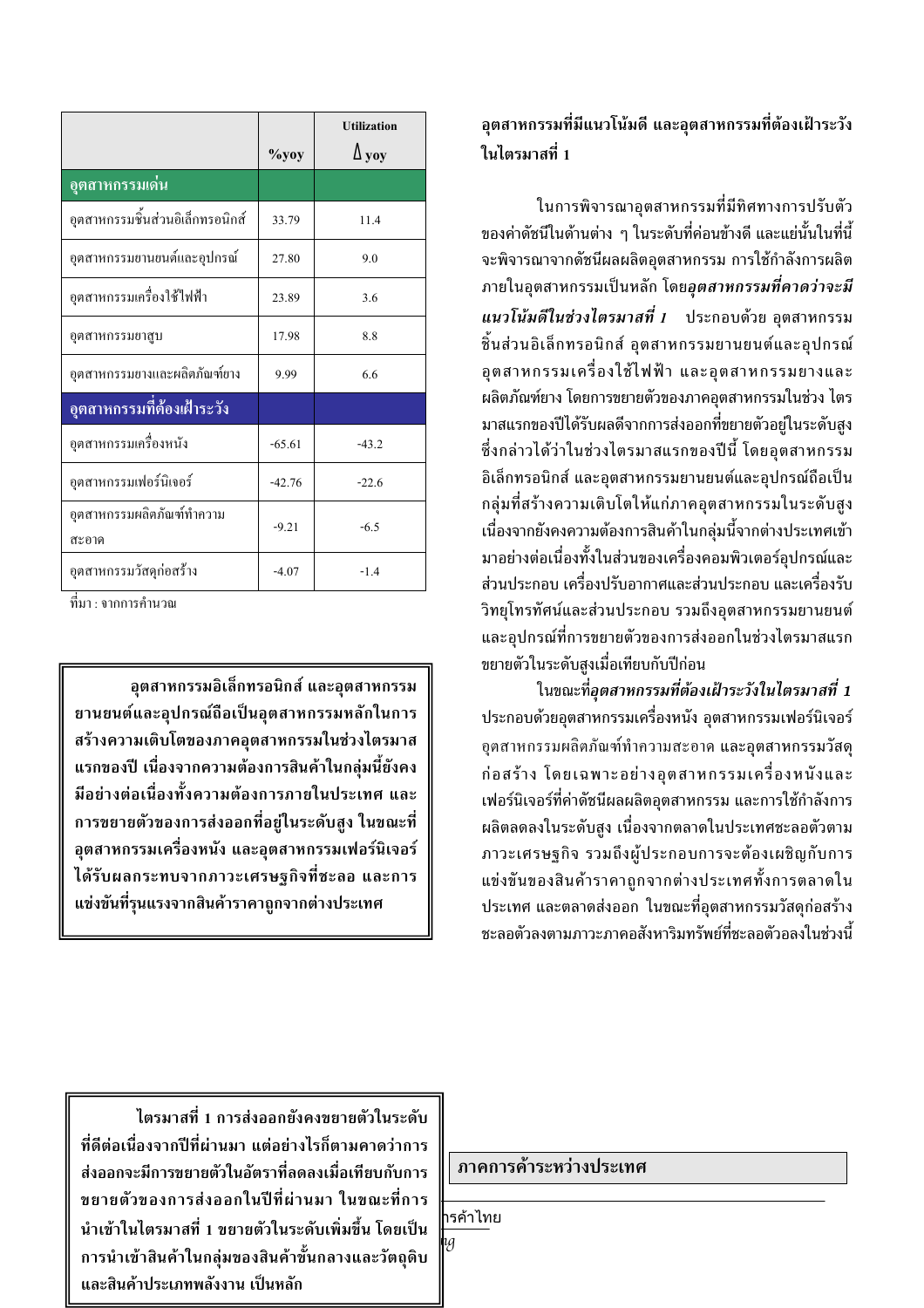#### <u>ปัจจัยเกือหนุน</u>

- สหรัฐยกเลิกการเก็บอาการทุ่มตลาด (AD) สำหรับสินค้ากุ้งของไทย จะส่งผลให้การส่งออกกุ้งของไทยไป สหรัฐได้สะดวกขึ้น

- ข้อตกลงการค้าไทย-ญี่ปุ่น (JTEPA) ที่มีผลบังคับ ใช้ตั้งแต่วันที่ 1 พถศจิกายนที่ผ่านมา จะเป็นปัจจัยบวกต่อ



การส่งออกสินค้าประเภทกุ้งแช่เย็นแช่แข็ง และแปรรูป ผักสด ้ และผลไม้เมืองร้อน และสิ่งทอเครื่องน่งห่มเนื่องจากจะมีการ ปรับลดภาษีในสินค้ากล่มดังกล่าว <u>ปัจจัยบั่นทอน</u>

- ภาวะเศรษฐกิจที่ชะลอตัวลงของประเทศที่เป็น ีตลาดส่งออกสำคัญของไทย โดยเฉพาะสหรัฐอเมริกาที่ต้อง ้ เผชิญกับปัญหาสินเชื่อคุณภาพต่ำ และการอ่อนค่าเป็น ประวัติการณ์ของเงินดอลล่าร์สหรัฐ

- การเพิ่มความเข้มงวดของการนำเข้าสินค้า ประเภทอาหารและยาของสหรัฐอาจส่งผลให้สินค้าออกของ ไทยในกลุ่มนี้ถูกปฏิเสธการนำเข้าได้มากขึ้น

- การตัด GSP ของสหรัฐต่อสินค้าไทย 3 รายการ ได้แก่ เครื่องประดับอัญมณีที่ทำจากทอง เม้ดพลาสติกโพลีเอ ทีลีนเทเรฟทาเลต และเครื่องรับโทรทัศน์สีจอแบน

- ค่าเงินบาทที่ยังคงมีทิศทางการแข็งค่าอย่าง ต่อเนื่องส่งผลให้การส่งออกสินค้าทำได้ลำบากมากขึ้น

การส่งออกโดยรวมของประเทศในช่วงไตรมาสที่ 1 ี คาดว่าจะมีมูลค่าทั้งสิ้นประมาณ 39,957.5 ล้านเหรียญสหรัฐ

## ด้านการบริโภค

ขยายตัวเพิ่มขึ้นร้อยละ 16.9 เมื่อเทียบกับในช่วงเดียวกันของ ปีที่ผ่านมา โดยขยายตัวในระดับที่ลดลงเมื่อเทียบกับช่วง 'เดียวกันของปีที่ผ่านมาที่มีการขยายตัวของการส่งออกเพิ่มขึ้น ถึงร้อยละ $17.9$ 

ี การนำเข้าในไตรมาสที่ 1 คาดว่าจะมีมูลค่าทั้งสิ้น ประมาณ 40,230.0 ล้านเหรียญสหรัฐ ขยายตัวเพิ่มขึ้นร้อยละ 30.4 เมื่อเทียบกับในช่วงเดียวกันของปีที่ผ่านมา โดยขยายตัว ใบระดับที่เพิ่มขึ้นเมื่อเทียบกับช่วงเดียวกับของปีที่ผ่านมาที่มี ้การขยายตัวของการนำเข้าเพิ่มขึ้นเพียงร้อยละ 5.9 โดยเป็น การนำเข้าสินค้าในกล่มของสินค้าขั้นกลางและวัตถดิบ ขยายตัวในระดับสงที่สด รองลงมาได้แก่สินค้าอื่น ๆ ซึ่ง ี ประกอบด้วยสินค้าในกลุ่มยานพาหนะ และเชื้อเพลิงเป็นหลัก จากมูลค่าการส่งออกและการนำเข้าข้างต้นส่งผลให้

่ ดุลการค้าในไตรมาสที่ 1 ปี 2551 คาดว่าจะเกินขดดุลการค้า ประมาณ 279 ล้านเหรียญสหรัฐ เกินดุลการค้าในระดับที่ ิลดลงเมื่อเทียบกับช่วงเดียวกันของปีที่ผ่านมาที่เกินดลการค้า  $3,317.8$  ล้านเหรียญสหรัฐ

ศูนยพยากรณเศรษฐกิจและธุรกิจ มหาวิทยาลัยหอการคาไทย The Center for Economic and Business Forecasting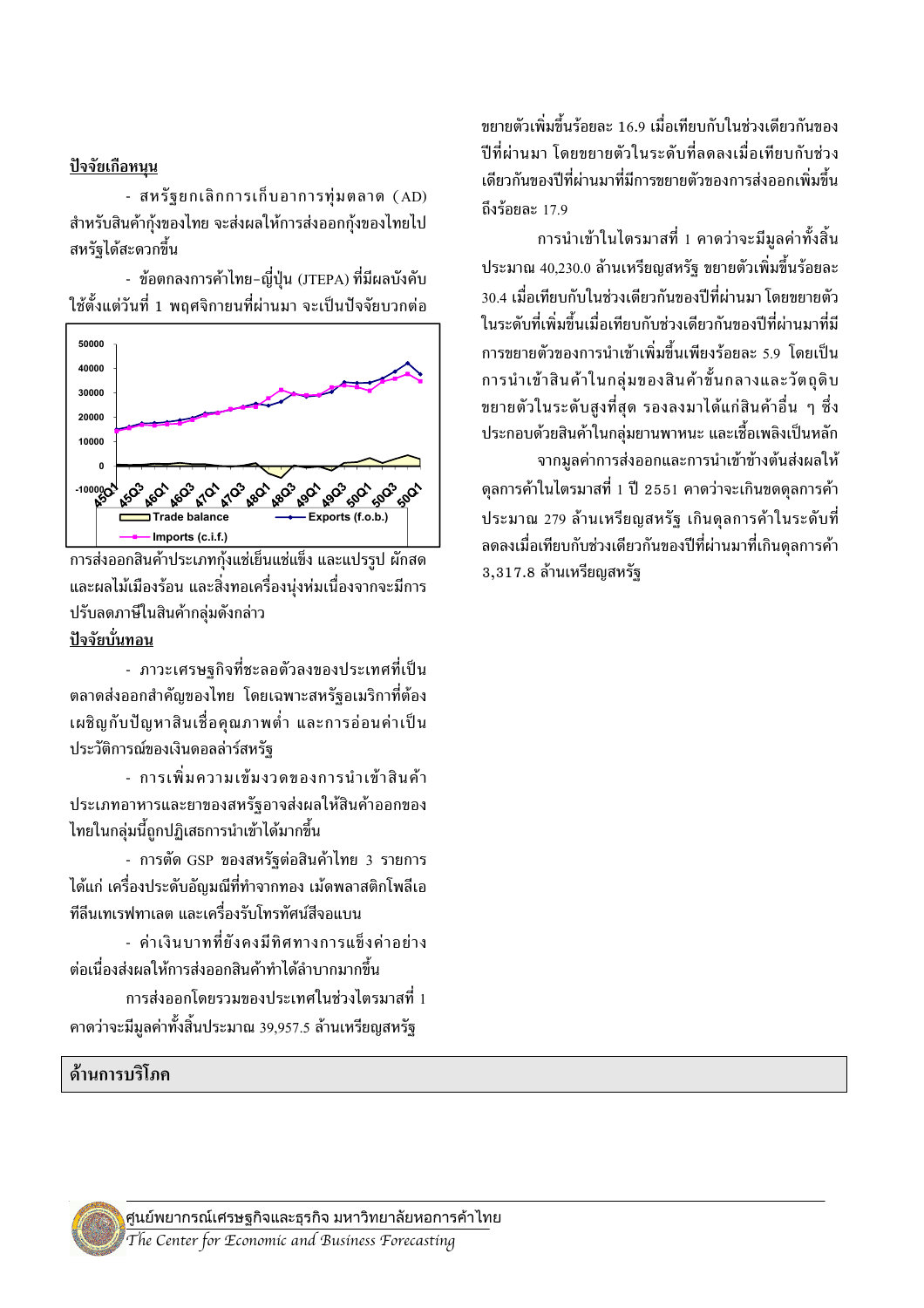้การบริโกคกายใบประเทศ ไตรบาสที่ 1 บีดัตราการ ึ่งยายตัวประมาณร้อยละ 2.5 และมีการขยายตัวมากกว่าไตร มาสที่ผ่านมา โดยในด้านดัชนีการอปโภคบริโภคภาคเอกชน คาคว่ามีการขยายตัวประมาณร้อยละ 5.0 เมื่อเทียบกับช่วง เดียวกันของปีที่ผ่านมา ประกอบกับตัวชี้วัดที่ชี้ให้เห็นว่าการ บริโภคมีแนวโน้มเพิ่มขึ้นคือ ภาษีมูลค่าเพิ่มที่ยังคงมีการ ึ่งยายตัวอย่างต่อเนื่องตั้งแต่ช่วงปลายปีที่ผ่านมา ทั้งนี้เนื่องจาก ประชาชนส่วนใหญ่เริ่มมีความมั่นใจกับสถานการณ์ต่างๆ ึกายใบประเทศมากขึ้น



ที่มา : ธนาคารแห่งประเทศไทย

## แนวโน้มไตรมาสที่ 2

ี คาดว่าการบริโภคภายในประเทศ ใตรมาสที่ 2 แม้ว่า จะมีอัตราการขยายตัวจะอย่ในระดับที่ต่ำกว่าเมื่อเทียบกับไตร มาสที่ผ่านมา คือมีอัตราการขยายตัวอย่ในระดับประมาณร้อย ิละ 2.8 แต่อย่างไรก็ตามการบริโภคในช่วงไตรมาสที่ 2 ของปีนี้ บ่าจะมีการขยายตัวที่ดีกว่าเมื่อเทียบกับช่วงเดียวกับของปีที่ ้ผ่านมา เนื่องจากความมั่นใจต่อสถานการณ์ต่างๆ ภายในประเทศ รวมถึงนโยบายต่างๆของภาครัฐที่ออกมาเพื่อ หวังกระต้นการบริโภคในประเทศ

ไตรมาสที่ 1 มีการขยายตัวเพิ่มขึ้นจากไตร มาสที่ผ่านมา เนื่องจากประชาชนส่วนใหญ่เริ่มมี ความมั่นใจภายหลังจากมีการเลือกตั้งรัฐบาลชุดใหม่ มาทำหน้าที่บริหารประเทศ

# ประเด็นที่น่าสนใจ

- คาดว่าปี 2551 การบริโภคภายในประเทศจะมีการ ขยายตัวประมาณร้อยละ 3.4 เป็นผลมาจากนโยบายการ ึกระตุ้นเศรษฐกิจของภาครัฐที่ออกมา ทั้งในส่วนของอัตรา ้ คอกเบี้ย และการควบคุมระดับราคาสินค้า

การบริโภคภายในประเทศยังคงมีแนวโน้ม ขยายตัวในระดับที่ทรงตัว เนื่องจากแม้ประชาชนจะ เริ่มมีความมั่นใจในสถานการณ์เศรษรกิจภายใน ประเทศ แต่ส่วนใหญ่ยังชะลอการใช้จ่ายเพื่อรอดู นโยบายต่าง ๆของรัฐบาลก่อน

#### ด้านการลงทุน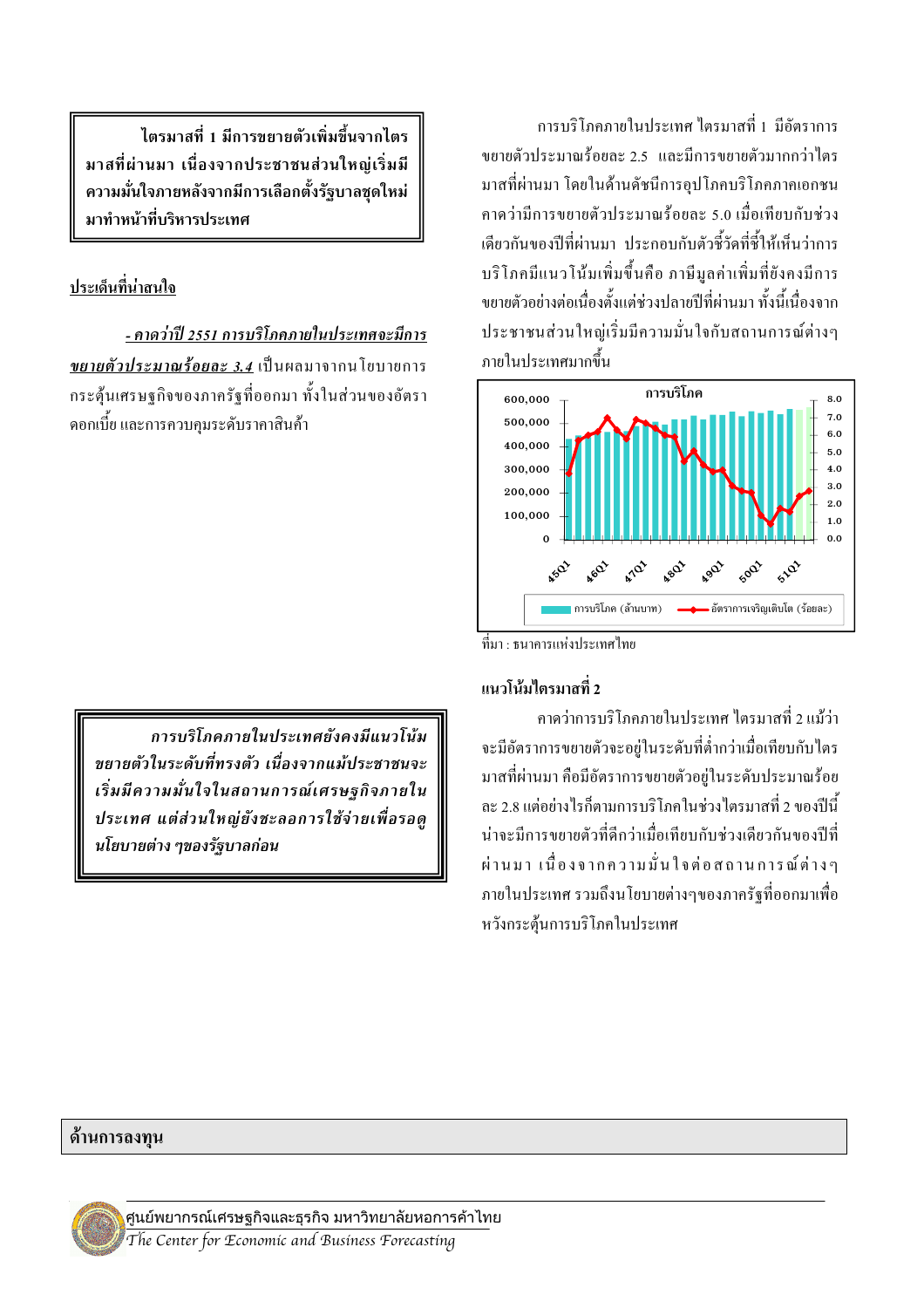ี การลงทนภายในประเทศ ไตรมาสที่ 1 คาคว่าจะมี ้อัตราการขยายตัวประมาณร้อยละ 4.5 ซึ่งเป็นอัตราการขยายที่ ้ต่ำกว่าไตรมาสที่ผ่านมา แต่เป็นอัตราที่สูงกว่าเมื่อเทียบกับช่วง ้เดียวกันของปีที่ผ่านมา โดยมีทิศทางสอดคล้องกับอัตราการ ขยายตัวของปริมาณจำหน่ายปูนซีเมนต์และปริมาณการ จำหน่ายรถยนต์เชิงพาณิชย์ในประเทศ รวมถึงคัชนีการลงทุน ของภาคเอกชนที่มีทิศทางการขยายตัวในระดับสูงและมี แนวโน้มเพิ่มขึ้น ซึ่งเป็นผลมาจากนักลงทนเริ่มมีความเชื่อมั่น สภาวะเศรษฐกิจของประเทศในปัจจุบัน



ที่มา : ธนาคารแห่งประเทศไทย

#### แนวโน้มไตรมาสที่ 2

คาคว่าการลงทุนภายในประเทศ จะมีอัตราการ ึ่งยายตัวอย่ในระดับที่ต่ำ และทรงตัวจากใตรมาสที่ผ่านมาคือ ประมาณร้อยละ 5.0 แม้ว่าอัตราการใช้กำลังการผลิตโดยรวม และดัชนีผลผลิตภาคอุตสาหกรรมในช่วงใตรมาสที่แล้วมี แนวโน้มขยายตัวเล็กน้อย แต่เนื่องจากนักลงทุนยังมีความ ้กังวลใจเกี่ยวกับสถานการณ์ต่างๆของตลาดโลกที่ส่งผล ึกระทบ เช่น ระดับราคาน้ำมันที่ยังคงทรงตัวในระดับที่สูง และ ค่าเงินบาทที่ยังคงแข็งตัวอย่

การลงทุนภายในประเทศยังมีแนวโน้ม ขยายตัวแต่อยู่ในระดับที่ไม่สูง เป็นผลจากนักลงทุนขาด ความมั่นใจในสถานการณ์เศรษฐกิจทั้งภายในประเทศ และต่างประเทศ รวมถึงค่าเงินบาทที่ยังแข็งค่า

ไตรมาสที่ 1 มีทิศทางการขยายตัวในระดับ ้ต่ำ แต่มีอัตราการขยายตัวสงกว่าช่วงเดียวกันของปีที่ ผ่านมา เป็นผลมาจากนักลงทุนเริ่มมีความเชื่อมั่น สภาวะเศรษฐกิจของประเทศในปัจจุบัน

#### ประเด็นที่น่าสนใจ

<u>- คาดว่าปี 2551 การลงทุนภายในประเทศจะมีการ</u> <u>ขยายตัวประมาณร้อยละ 7.3</u> เป็นผลมาจากนักลงทุนทั้งจากใน <u> ประเทศและต่างประเทศเริ่มมีความมั่นใจในสถานการณ์</u> เศรนสกิจ

#### ้ความเชื่อมั่นในภาคธุรกิจต่าง ๆ

ศูนย์พยากรณ์เศรษฐกิจและธุรกิจ มหาวิทยาลัยหอการค้าไทย The Center for Economic and Business Forecasting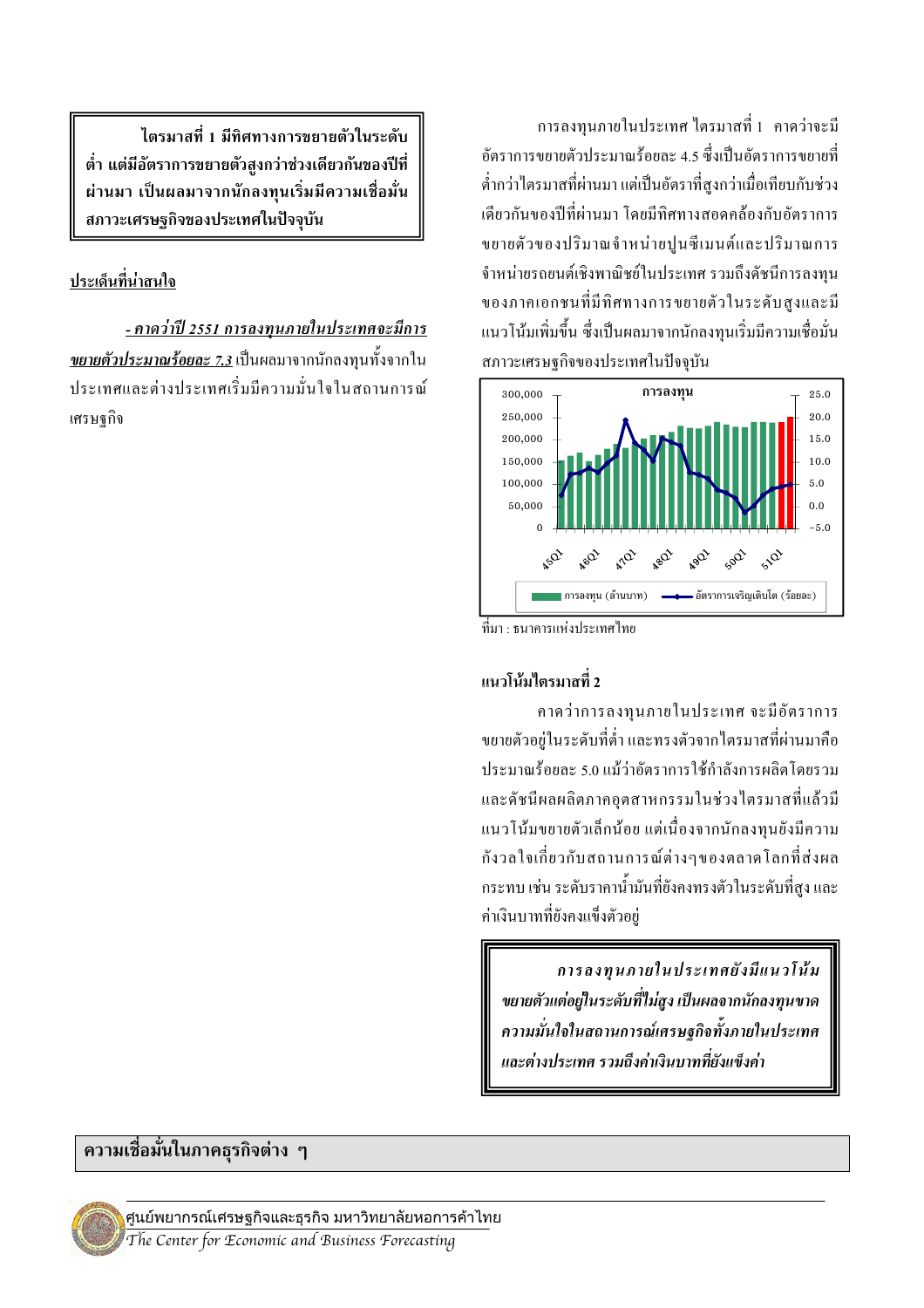ไตรมาสที่ 1 ค่าดัชนีความเชื่อมั่นส่วนใหญ่ ปรับตัวในทิศทางที่ดีขึ้นต่อเนื่องจากไตรมาสที่ 4 ของปี ที่ผ่านมา เนื่องจากปัจจัยด้านของสถานการณ์ทาง ี<br>การเมืองที่ชัดเจนเพิ่มมากขึ้นจากการเลือกตั้งในช่วง ปลายปีที่ผ่านมา และการจัดตั้งรัฐบาลใหม่ในช่วงต้นปี รวมถึงในช่วงไตรมาสที่ 1 เป็นช่วงเทศกาลปีใหม่ส่งผล ให้ค่าดัชนีความเชื่อมั่นในภาพรวมปรับตัวในทิศทางที่ดี ขึ้นเป็นส่วนใหญ่

## <u>ปัจจัยเกื้อหนุน</u>

์<br>- การส่งออกของประเทศที่ยังคงขยายตัวได้ในระดับ ที่ดีจะส่งผลดีต่อภาคธรกิจที่พึ่งพาการส่งออกในระดับสง

- รัฐบาลมีการออกมาตรการในการกระตุ้นเศรษฐกิจ ของประเทศเพิ่มขึ้นอย่างต่อเนื่อง

ปัจจัยบั่นทอน

- ต้นทุนของผู้ประกอบการปรับตัวเพิ่มขึ้นอย่าง ต่อเนื่อง โดยเฉพาะอย่างยิ่งในส่วนของราคาน้ำมัน

- อัตราเงินเฟ้อที่ปรับตัวเพิ่มขึ้นส่งผลกระทบต่อ ้อำนาจซื้อของผู้บริโภคในประเทศที่ลดลง

- ค่าเงินบาทในไตรมาสที่ 1 ยังคงมีแนวโน้มแข็งค่า ์ขึ้นต่อเนื่องจากปีที่ผ่านมา ส่งผลให้การส่งออกทำได้ยากขึ้น

- ภาวะเศรษรกิจโลกที่ชะลอตัวส่งผลให้อำนาจซื้อ ของประเทศคู่ค้าสำคัญลดลง

ใบการพิจารณาดัชบีความเชื่อมั่บจะทำการพิจารณาค่า ดัชนีความเชื่อมั่นของภาคธุรกิจหลักที่มีการดำเนินการจัดทำ โดยหน่วยงานต่าง ๆใด้แก่ ดัชนีความเชื่อมั่นทางธุรกิจ (BSI) ้ดำเนินการจัดทำโดยธนาคารแห่งประเทศไทย ดัชนีความเชื่อมั่น ภาคอุตสาหกรรม (TISI) ดำเนินการจัดทำโดยสภาอุตสาหกรรม แห่งประเทศไทย คัชนีความเชื่อมั่นภาคการค้าและบริการ (TSSI) คำเนินการจัดทำโดยสำนักงานส่งเสริมวิสาหกิจขนาด กลางและขนาดย่อม และดัชนีความเชื่อมั่นผู้บริโภค (CCI) คำเนินการจัดทำโดยศูนย์พยากรณ์เศรษฐกิจและธุรกิจ บหาวิทยาลัยหอการค้าไทย



คาดว่าค่าดัชนีความเชื่อมั่นในช่วงไตรมาสที่ 2 น่าจะยังคงอยู่ในระดับที่ทรงตัวในทิศทางที่เพิ่มขึ้นได้บ้างเมื่อเทียบกับใน ใตรมาสที่ 1 โดยค่าดัชนีความเชื่อมั่นน่าจะยังคงเคลื่อนใหวอยู่ในระดับที่ต่ำกว่าค่าฐานในทุกภาคธุรกิจ และคาดว่าดัชนีความ เชื่อมั่นน่าปรับตัวดีขึ้นมาอยู่ในระดับที่ใกล้เคียงกับค่าฐานหรือมีความเชื่อมั่นในระดับปกติได้ในช่วงปลายไตรมาสที่ 3 ต่อเนื่องไตร มาสที่ 4 ภายหลังจากรัฐบาลมีการออกมาตรการในการกระต้นเศรษฐกิจของประเทศเพิ่มมากขึ้น

ศูนย์พยากรณ์เศรษฐกิจและธุรกิจ มหาวิทยาลัยหอการค้าไทย The Center for Economic and Business Forecasting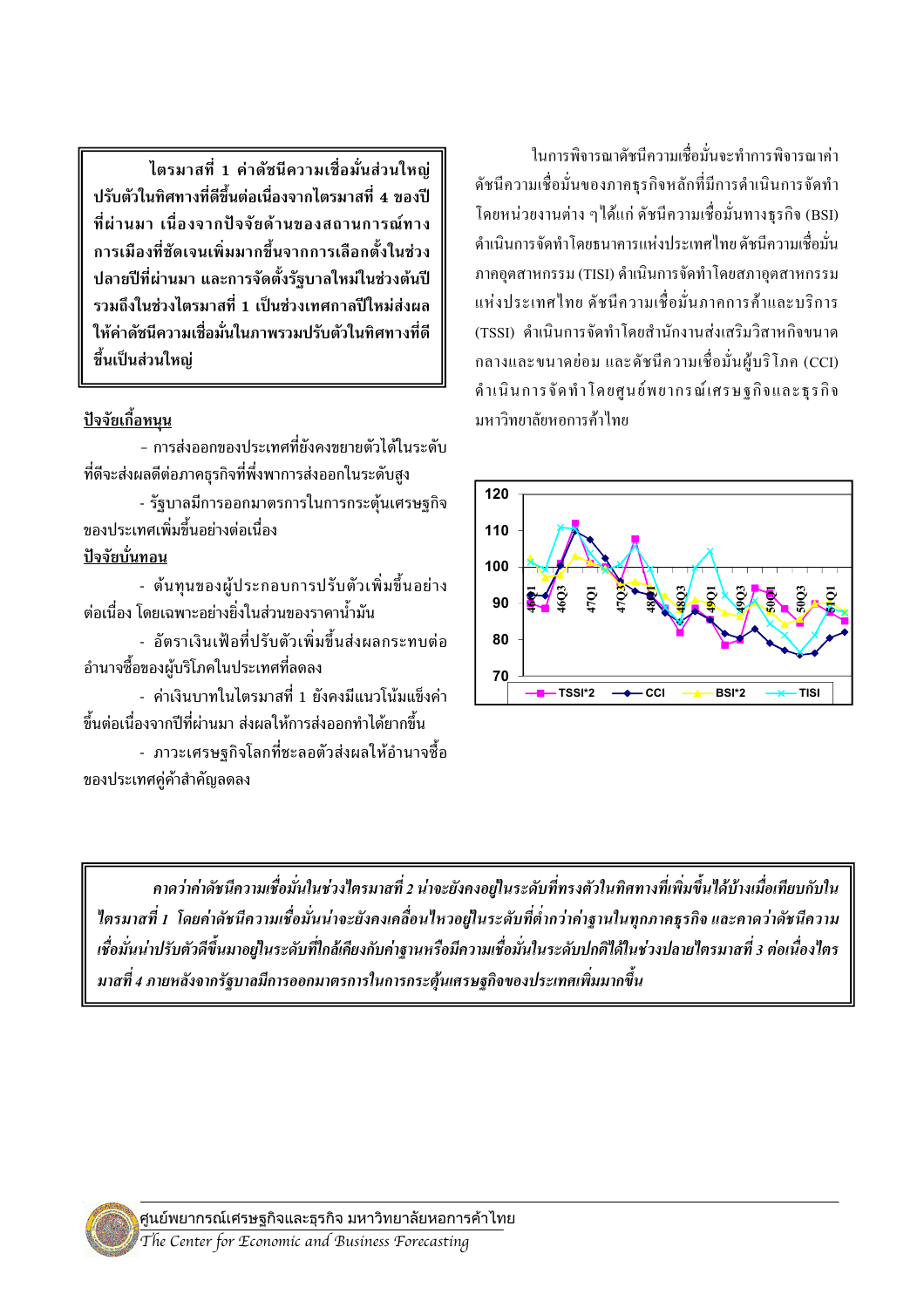#### ภาคการเงิน

อัตราดอกเบี้ย

ไตรมาสที่ 1 อัตราดอกเบี้ยใบตลาดซื้อคืบ พันธบัตรรัฐบาลปรับตัวลดลงอย่างต่อเนื่อง ซึ่งถือ เป็นการส่งสัญญาณชัดของธนาคารแห่งประเทศไทย ที่ต้องการกระต้นเศรษฐกิจผ่านนโยบายการเงิน

อัตราดอกเบี้ยในตลาดซื้อคืนพันธบัตรรัฐบาลในไตร ้มาสที่ 1 ยังคงมีสัญญาณของการทรงตัวอย่างต่อเนื่อง ทั้งนี้ เนื่องจากทางธนาคารแห่งประเทศไทยยังคงต้องการคงอัตรา ดอกเบี้ยซื้อคืนพันธบัตรรัฐบาลไว้ ที่ร้อยละ 3.25 ทั้งนี้เป็น ้ผลมาจากการที่ระดับราคาสินค้าในประเทศยังคงปรับตัวเพิ่ม สงขึ้นอย่งต่อเนื่อง ประกอบกับการบริโภคภายในประเทศเริ่ม ้มีสัญญาณของการปรับตัวเพิ่มขึ้น จากมาตรการกระตุ้น ้เศรษฐกิจของภาครัฐบาล ส่วนความกังวลเกี่ยวกับการไหลเข้า ของเงินทุนต่างประเทศนั้น ในปัจจุบันยังไม่ประสบปัญหา ดังกล่าวมากนัก





แนวโน้มอัตราดอกเบี้ยในไตรมาสที่ 2 ปี 2551 ์ คาดว่า จะยังคงทรงตัวอย่ในระดับร้อยละ 3.25 จนถึงสิ้นปี ้ทั้งนี้เนื่องจากสถานการณ์โลกที่ยังคงไม่แน่นอน ประกอบกับ สถานการณ์อัตราเงินเฟ้อที่มีทิศทางปรับเพิ่มขึ้นในช่วงครึ่ง หลังของปี จากการที่ภาคธุรกิจขอปรับขึ้นราคาสินค้า ดังนั้น ทางธนาคารแห่งประเทศไทยจึงน่าจะมีการชะลอการปรับลด อัตราดอกเบี้ยลง เพื่อให้อัตราดอกเบี้ยที่แท้จริงยังคงเป็นบวก และเพื่อป้องกันความเสี่ยงที่อาจเกิดขึ้นจากสถานการณ์โลกที่ เปลี่ยนแปลง

ไตรมาสที่2 คาดว่า อัตราดอกเบี้ยในตลาด ชื้อคืนพันธบัตรรัฐบาลจะไม่มีการปรับลดอีก เพราะ คาดว่าสัญญาณเงินเฟ้อที่อาจจะเพิ่มสูงได้จากระดับ ราคาสินค้าที่ทรงตัวอยู่ในระดับที่สูง

ปริมาณเงินฝากและเงินให้สินเชื่อของธนาคารพาณิชย์ไทย

ไตรมาสที่ 1 ปริมาณเงินฝากและปริมาณ สินเชื่อยังคมมีอัตราการขยายตัวได้อย่างต่อเนื่องแต่ ้มีสัญญาณของการชะลอตัวลง ทั้งนี้เป็นผลเนื่องจาก สถานการณ์ความไม่เชื่อมั่น

∣อการค้าไทย

stíng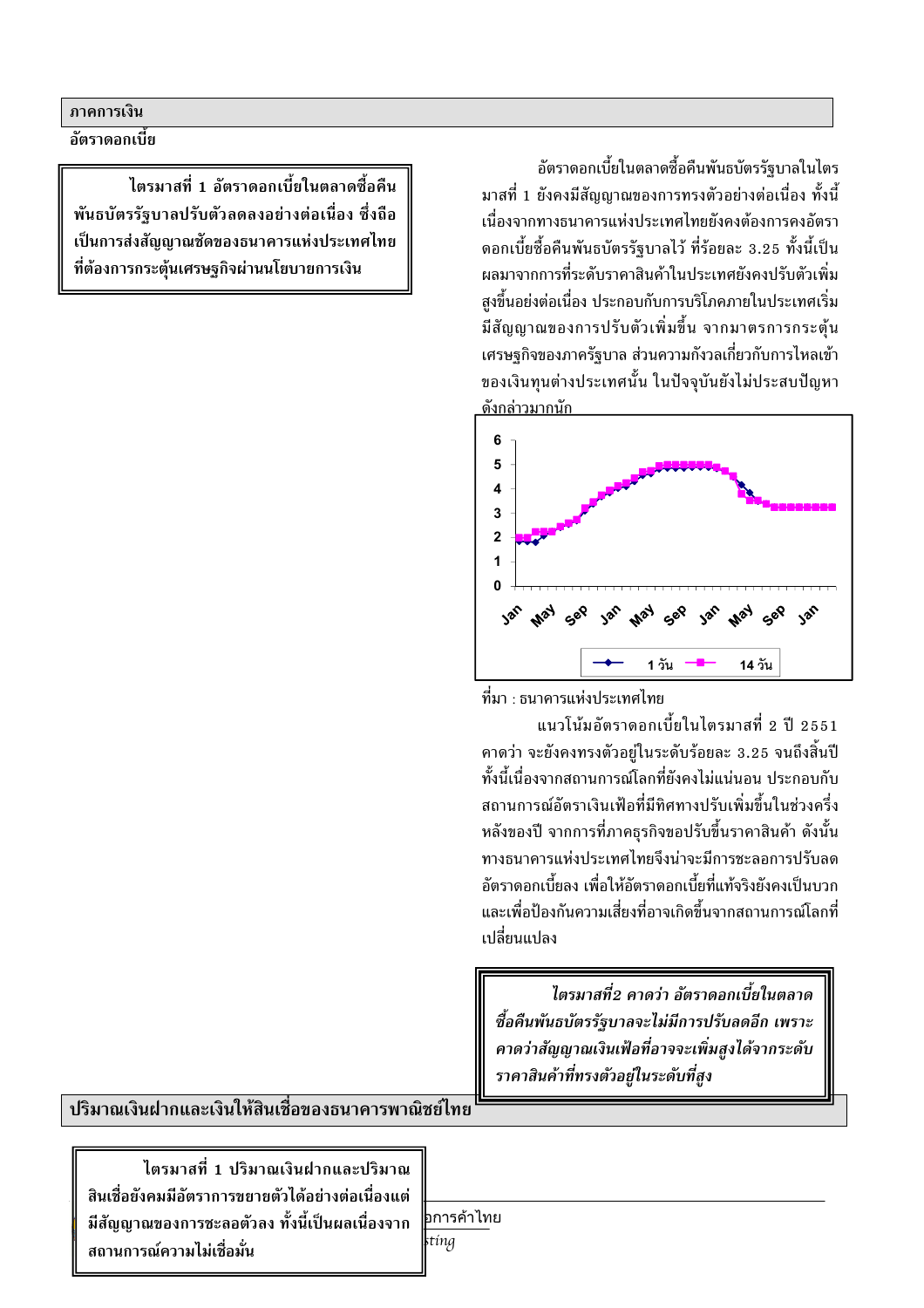# ลัตราการขยายตัวของสิบเชื่อและเงินฝากของระบบ ธนาคารพาณิชย์ไทย (หน่วย: ร้อยละ)



์ที่มา · ธนาคารแห่งประเทศไทย หมายเหตุ: เฉพาะสินเชื่อของธนาคารพาณิชย์เท่านั้น

# ้อัตราดอกเบี้ยที่จูงใจให้ผู้ฝากเงิน นำเงินมาฝาก เพิ่มขึ้น โดยเฉพาะในส่วนของเงินฝากประจำ

สินเชื่อ · ปริมาณสินเชื่อที่ธนาคารพาณิชย์เริ่มที่จะมี ้แบวโบ้มของการขยายตัวเพิ่มขึ้บ ทั้งบี้เป็บผลมาจากภาวะ ้ เศรษฐกิจที่เริ่มมีสัญญาณของการฟื้นตัว ทำให้ธนาคาร พาณิชย์เร่งที่จะปล่อยสินเชื่อมากขึ้น

สำหรับในช่วงไตรมาส 2 ของปี 2551 ของปีนี้คาดว่าอัตรา การขยายตัวของเงินฝากและสินเชื่อของระบบธนาคารพาณิชย์ ้มีแนวโน้มของการปรับตัวสูงขึ้นอย่างต่อเนื่อง ทั้งนี้เป็นผลมา จากมาตรการกระตุ้นเศรษฐกิจของประเทศที่ออกมาทำการ ้กระตุ้นเศรษฐกิจในช่วงปัจจุบัน ซึ่งทำให้ภาคธุรกิจเริ่มที่จะมี ทิศทางและมีความมั่นใจต่อสถานการณ์เศรษฐกิจ ประกอบ กับการได้รับผลจากมาตรการกระตุ้นเศรษฐกิจ ทำให้มีความ เชื่อมั่นที่จะทำการลงทนมากขึ้น

ไตรมาสที่ 2 ปริมาณการให้สินเชื่อของ ธนาคารพาณิชย์เริ่มที่จะมีสัญญาณของการขยายตัว มากขึ้นทั้งนี้เป็นผลมาจากการคาดการณ์ภาวะ เศรษฐกิจในปี 2551 นั้น จะยังคงขยายตัวได้ใน ้อัตราที่สูง เนื่องจากมาตรการกระตุ้นเศรษฐกิจของ ภาครัฐบาลที่ออกมาอย่างต่อเนื่องทำให้ธุรกิจเริ่มที่จะ เข้ามาทำการลงทนมากขึ้น

## ราคาน้ำมัน

เงินฝาก : ปริมาณเงินฝากของธนาคารพาณิชย์ ในช่วงเดือนมกราคม และกุมภาพันธ์ ยังคงมีอัตราการ ขยายตัวได้อย่างต่อเนื่องและเป็นการขยายตัวในอัตราที่เร่ง ทั้งนี้เป็นผลมาจากการที่ธนาคารพาณิชย์มีการเสนอเงื่อนไขล

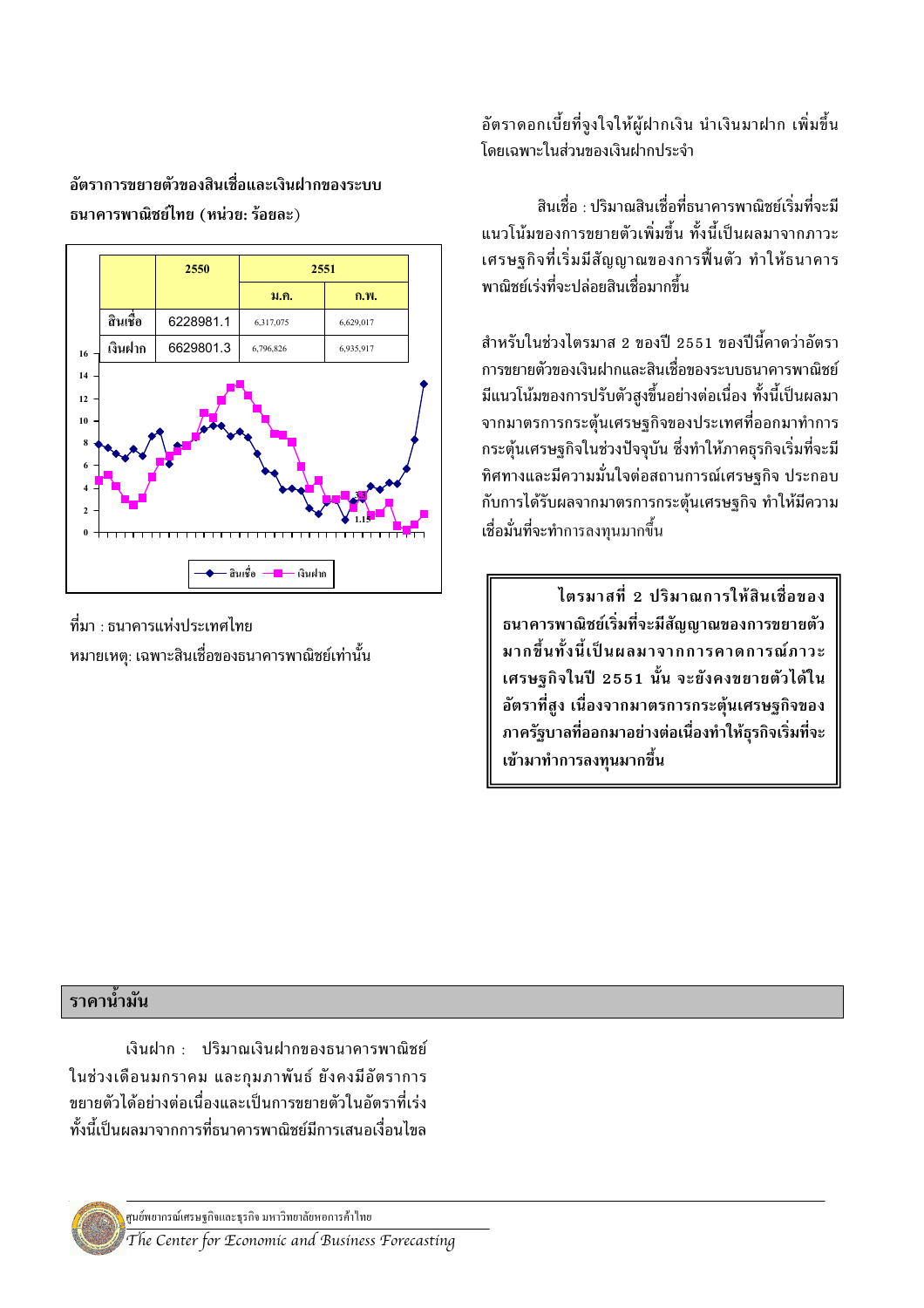ระดับต่ำสุด และจากสถานการณ์ตึงเครียดในประเทศผู้ผลิต อาทิ สถานการณ์ตึงเครียดในอเมริกาใต้ เหตการณ์ไม่สงบใน ไนจีเรียที่เกิดขึ้นเป็นระยะ และท่าทีแข็งกร้าวของอิหร่านต่อ ประเทศตะวันตก รวมถึงปัจจัยด้านสภาพอากาศในแถบยุโรป และสหรัฐอเมริกากี้มีผลกระทบ ไม่น้อย เพราะอุณหภูมิในแถบ นั้นยังคงลดต่ำลง ทำให้ความด้องการใช้น้ำมันยังมีสูง ศูนย์ พยากรณ์เศรษฐกิจและธุรกิจ คาคว่าราคาน้ำมันดิบดูไบ ในไตร มาสที่ 1 ของปี 2551 จะอยู่ในระดับ 91.2 คอลลาร์สหรัฐฯ ต่อ บาร์เรล โคยปรับตัวเพิ่มสูงขึ้นจากระคับราคาน้ำมันดิบดูไบใน ใครมาสที่ 4 ปี 2550 ที่อยู่ที่ 81.4 คอลลาร์สหรัฐฯ ต่อบาร์เรล และจากการที่ค่าเงินบาทของใทยมีการแข็งค่าขึ้น ส่งผลให้ ี<br>ราคาน้ำมันเบนซินและราคาน้ำมันดีเซลขายปลีกในประเทศใน ใตรมาส ที่ 1 ของปี 2551 จะยังคงทรงตัวในระดับสูงอย่าง ต่อเนื่อง อาจมีการปรับราคาขึ้นใด้ในใตรมาสนี้ โดยน้ำมัน เบนซินจะมีราคาอยู่ในระดับ 33-37 บาทต่อลิตร ในขณะที่



น้ำมันดีเซลจะมีราคาอยู่ในระดับ 30-34 บาทต่อลิตร

ี ที่มา: จากการคำนวณ

ราคาน้ำมันในตลาดโลกในช่วงใตรมาสที่ 1 ของปี 2551 คาดว่าจะปรับตัวสูงขึ้น ส่งผลให้ราคา น้ำมันเบนซินและราคาน้ำมันดีเซลขายปลีกในประเทศ ในใตรมาสที่ 1 ของปี 2550 จะยังคงทรงตัวในระดับสูง อย่างต่อเนื่อง อาจมีการปรับราคาขึ้นได้ในไตรมาสนี้

#### เศรษฐกิจภาพรวม

ราคาน้ำมันในตลาดโลกในช่วงใตรมาสที่ 1 ของปี 2551 คาดว่าราคาน้ำมันจะแกว่งตัวขึ้นลงในระดับสูง ในระยะ สั้นราคาปรับตัวสูงขึ้นจากค่าเงินคอลลาร์สหรัฐฯ อ่อนตัวสู่

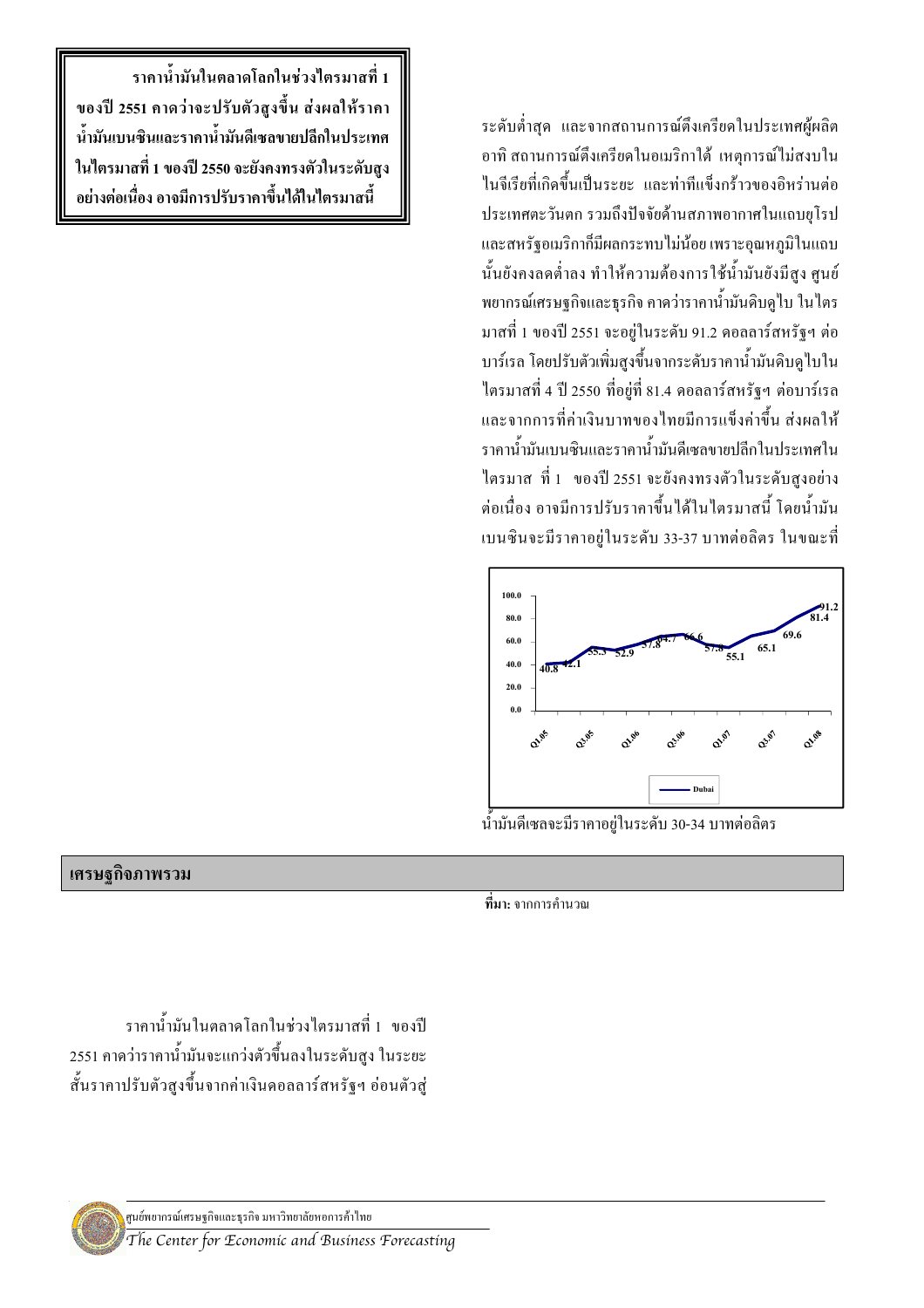ไตรมาสที่ 1 เศรษฐกิจโดยรวมยังคงมีการ ขยายตัวเมื่อเทียบกับช่วงเดียวกันของปีที่ผ่านมา ้เป็นผลจากการขยายตัวที่เพิ่มขึ้นของทั้งภาคการผลิต และภาคการใช้จ่าย

# ประเด็นที่น่าสนใจ

<u>- คาดว่าปี 2551 เศรษฐกิจโดยรวมในประเทศจะมี</u> ี การขยายตัวประมาณร้อยละ 5.1 เป็นผลมาจากการขยายตัวทั้ง ึการบริโภคและการลงทนภายในประเทศ รวมถึงภาคการผลิต ที่มีระดับราคาสินค้าปรับตัวสูงขึ้นจากความต้องการที่เพิ่มขึ้น ขณะที่ภาคการค้าระหว่างประเทศเป็นปัจจัยสำคัญในการ ขยายตัว

ไตรมาสที่ 2 มีแนวโน้มเริ่มปรับตัวดีขึ้น เมื่อ เทียบกับช่วงเดียวกันของปีที่ผ่านมา เนื่องจากการ ิกระตุ้นเศรษฐกิจของภาครัฐ จะทำให้มีเงินหมุนเวียน ในระบบเศรษฐกิจมากขึ้น และความเชื่อมั่นของ ผู้บริโภคและผู้ประกอบการเริ่มดีขึ้น ส่งผลให้การ บริโภคและการลงทุนเริ่มปรับตัวดีขึ้น

้ผลิตภัณฑ์มวลรวมภายใบประเทศ ไตรมาสที่ 1 มี ้อัตราการขยายตัวประมาณร้อยละ ร 2 แม้ว่าจะมีแบวโบ้มการ

ศนย์พยากรณ์เศรษฐกิจและธรกิจ มหาวิทยาลัยหอการค้าไทย

The Center for Economic and Business Forecasting

ำเยายตัวที่ลดลงจากไตรมาสที่ผ่านมา แต่เป็นอัตราการขยายตัว ที่สูงกว่าช่วงเดียวกันของปีที่ผ่านมา อย่างไรก็ตามปัจจัยที่ทำ ให้ภาวะเศรษจกิจของประเทศไทยมีอัตราการขยายตัวเพิ่มขึ้น ิจากช่วงเดียวกันของปีที่ผ่านมาคือ ภาคการใช้จ่ายและภาคการ ผลิตภายในประเทศที่มีคัตราการขยายตัวที่เพิ่มขึ้นจาก ิสถานการณ์การเมืองภายในประเทศที่ส่งผลต่อระดับความ เชื่อมั่นของประชาชนและผู้ประกอบการอย่างต่อเนื่อง ส่งผล ให้การบริโภคและการลงทนเริ่มมีการขยายตัวเพิ่มขึ้น ที่มา · ธบาคารแห่งประเทศไทย



# แนวโน้มไตรมาสที่ 2

คาดว่าผลิตกัญฑ์บาลราบกายใบประเทศ ไตรบาสที่ 2 จะมีอัตราการขยายตัวอยู่ในระดับประมาณร้อยละ 4.9 ซึ่ง ปรับตัวลดลงจากไตรมาสที่ผ่านมา แต่อยู่ในระดับที่สูงกว่าช่วง ้เคียวกันของปีที่ผ่านมา เนื่องจากผู้บริโภคและผู้ประกอบการ จะเริ่มมีความเชื่อมั่นมากขึ้น ประกอบกับกิจกรรมทาง เศรษฐกิจจะมีความคึกคักขึ้นจากเม็ดเงินที่หมนเวียนในไตร ี มาสที่ 2 มากขึ้นจากนโยบายต่างๆของรัฐบาล และจะส่งผลให้ ิ การบริโภคและการลงทนปรับตัวดีขึ้น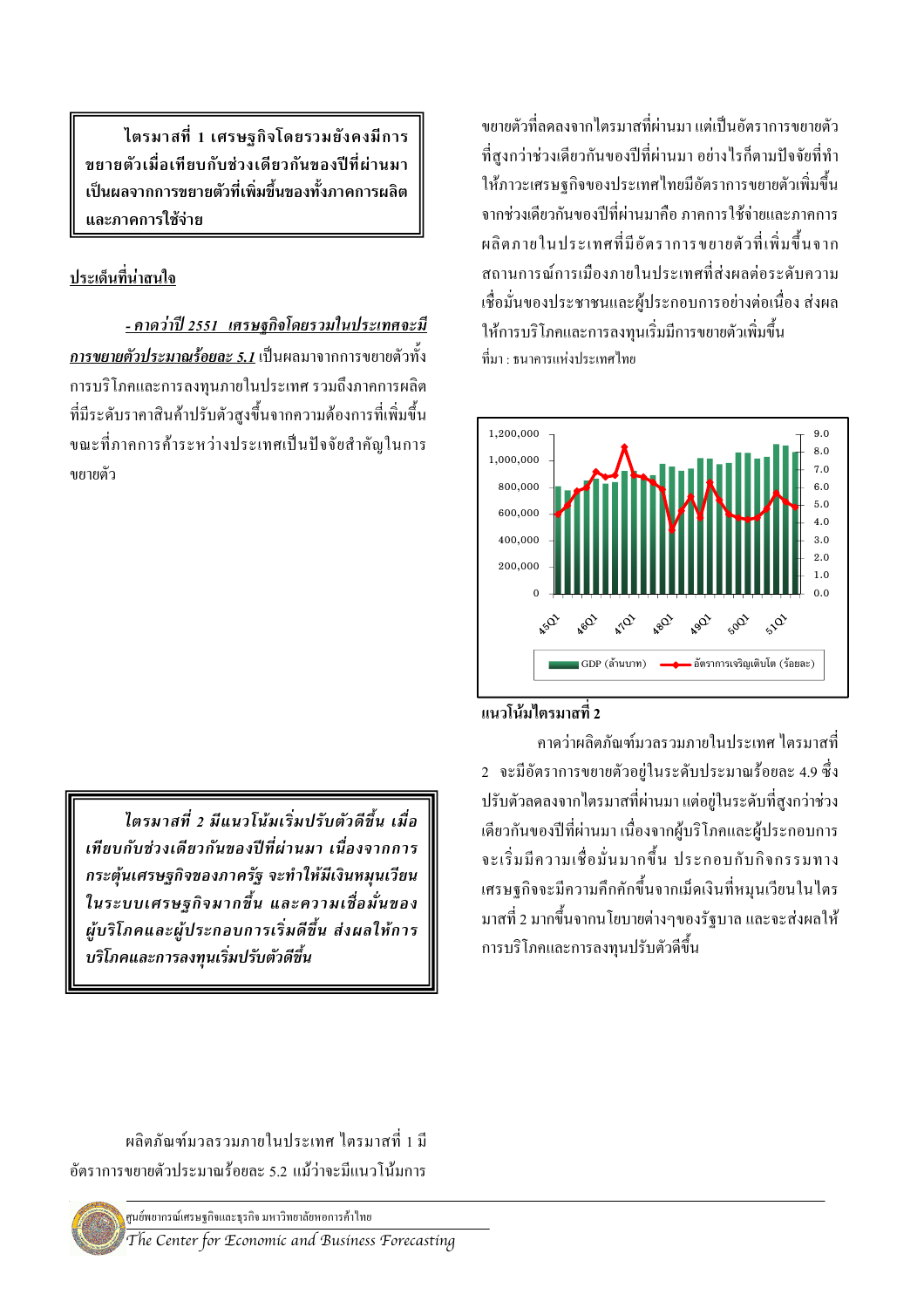ไตรมาสที่ 1 ยังคงมีการขยายตัว จาก นักท่องเที่ยวชาวเอเชียเป็นหลักโดยเฉพาะช่วง เทศกาลตรุษจีน

#### ิ ประเด็นที่น่าสนใจ

ปัจจัยลบ

- สถานการณ์ความไม่สงบในภาคใต้
- ค่าเงินบาทที่ปรับตัวแข็งขึ้น

ปลลัยบาก

- เทศกาลตรุษจีน
- ช่วงเข้าฤดูกาลท่องเที่ยวทะเลในฝั่งอันดามัน และ

ค่าวไทย

ี จำนวนนักท่องเที่ยวต่างชาติไตรมาสที่ 1 คาดว่ามี ี จำบวบ 4 03 ล้าบคบ หรือขยายตัวร้อยละ 5 31 เมื่อเทียบ ้ กับช่วงเดียวกันกับปีก่อน จากเทศกาลตรุษจีน ถึงแม้ค่าเงิน ี บาทจะมีแนวโน้มแข็งค่าขึ้นแต่อย่างไรก็ตาม ประเทศต่าง ๆใน ภูมิภาคเอเชียกำลังกลับสู่ภาวะปกติดังเดิม จึงทำให้ในช่วง ์<br>เทศกาลตรุษจีนมีนักท่องเที่ยวเอเชียเข้ามาคับคั่ง ส่วนรายได้ ี่ จากการท่องเที่ยวคาดว่าประมาณ 1.459.09 ร้อยล้านบาท "เพิ่มขึ้นร้อยละ 9.55 เทียบกับช่วงเดียวกันกับปีก่อน



ที่มา : การท่องเที่ยวแห่งประเทศไทย และการคำนวณ

# แนวโน้มไตรมาสที่ 2

ี คาดว่า จำนวนนักท่องเที่ยวมีประมาณ 3.28 ล้าน ึ คนหรือขยายตัวร้อยละ 4.94 เมื่อเทียบกับช่วงเดียวกันกับปี ีก่อน ส่วนรายได้คาดว่าประมาณ 1.508.78 ร้อยล้านบาท "เพิ่มขึ้บร้อยละ 9 16 เมื่อเทียบกับช่วงเดียวกับกับปีก่อบ ซึ่ง การที่รายได้จากนักท่องเที่ยวเพิ่มขึ้นส่วนหนึ่งมาจากการปรับ ้ค่าสินค้าและบริการต่าง ๆเพิ่มขึ้น

อย่างไรก็ตามคาดว่าทั้งปี 2551 จะมีนักท่องเที่ยว ้จำนวน 15.14 ล้านคน ขยายตัวร้อยละ 4.79จากปีก่อนที่มี ีนักท่องเที่ยวจำนวน 14.46 ล้านคน และมีรายได้จำนวน  $\overline{544.45}$  ล้านบาท เพิ่มขึ้นร้อยละ 4.71 จากปีก่อนที่มีรายได้ จำนวน 519.98 ล้านบาท